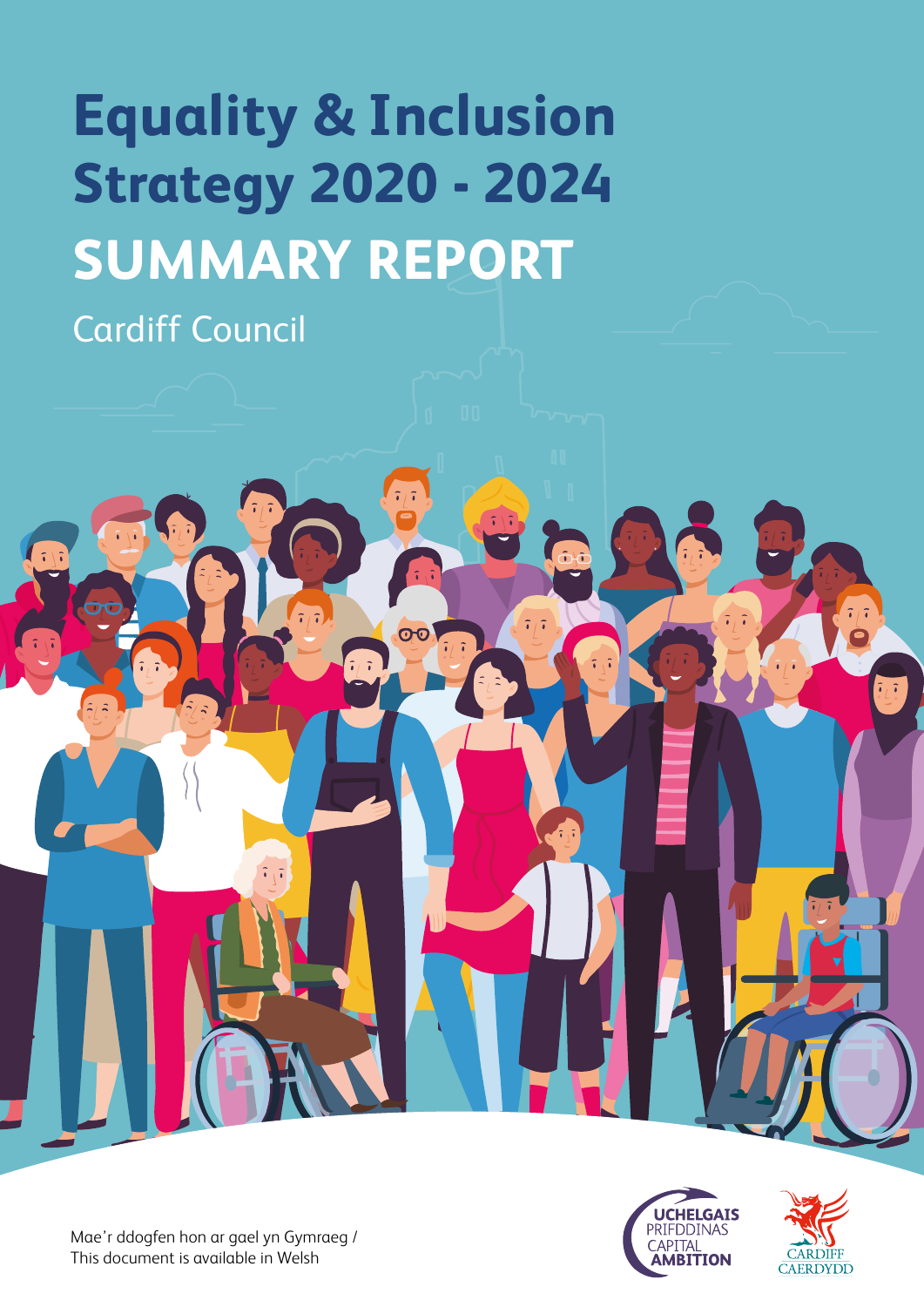#### **Contents**

| Objective 1: To develop and deliver services which are               |  |
|----------------------------------------------------------------------|--|
| Objective 2: To lead the way on equality and inclusion in            |  |
| Objective 3: Cardiff is accessible to everyone who is living,        |  |
| Objective 4: To build an inclusive and representative organisation14 |  |



If you would like this information in another language, Braille, audio, large print, easy read, BSL video or plain text, please contact [equalityteam@cardiff.gov.uk](mailto:equalityteam%40cardiff.gov.uk?subject=)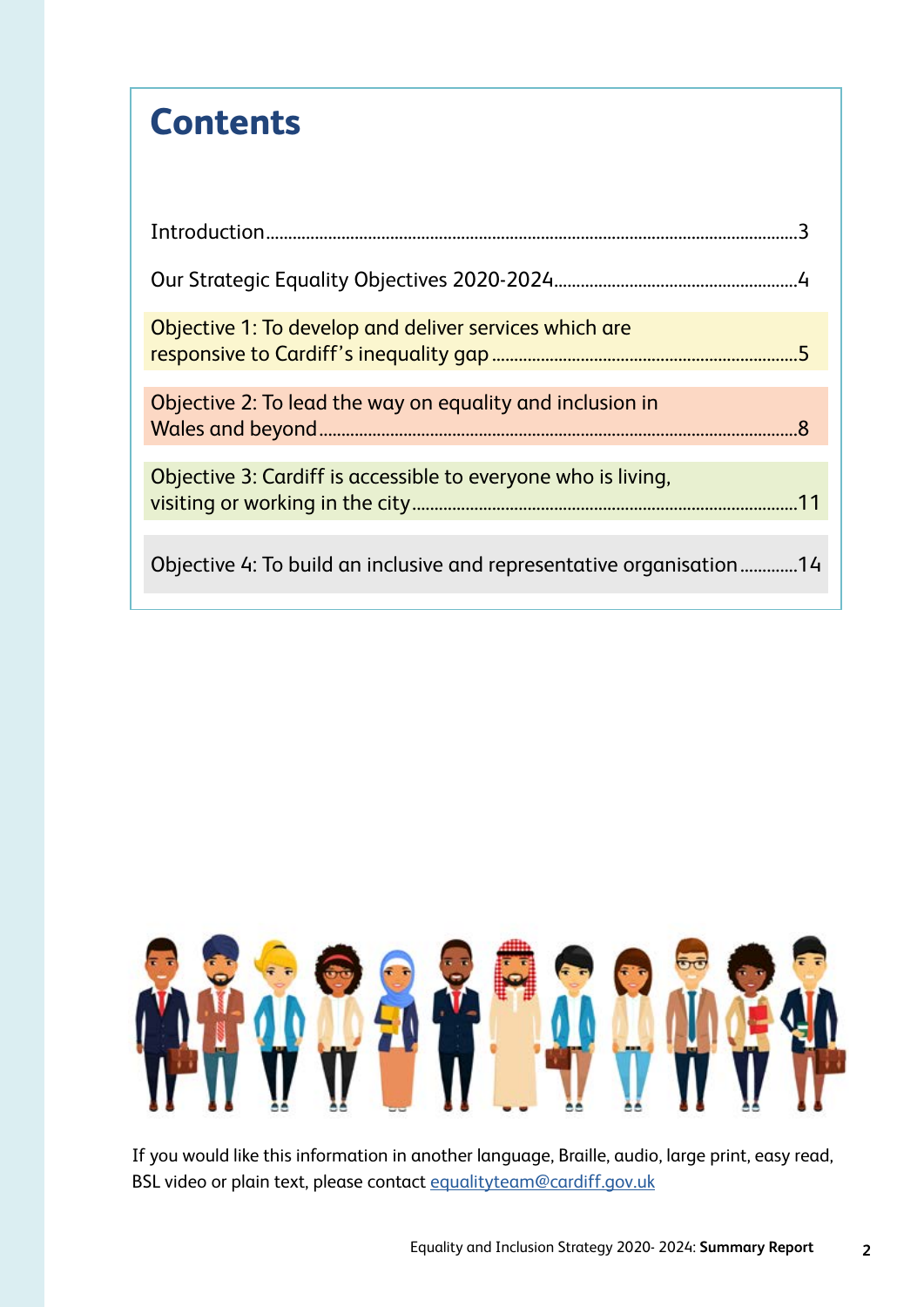#### **Introduction**

Our Equality and Inclusion Strategy outlines Cardiff Council's vision for furthering and promoting equality across the city.

Under the Equality Act 2010, local authorities in Wales must publish a Strategic Equality Plan that sets out the objectives the organisation wants to achieve over a four-year period to advance equality. These priorities are called Strategic Equality Objectives.

Our Equality and Inclusion strategy details our Strategic Equality Objectives and the actions we will deliver to meet them. The Strategy runs for four years, beginning in October 2020 and fnishing in March 2024.

The Council's vision of a fairer, more inclusive city where everyone can share in its success is set out in our Capital Ambition Strategy. While it is a great place to live, Cardiff is not immune to the long-standing inequalities and discrimination that affect all major cities.

This strategy provides a clear framework for promoting equality and inclusion and embedding the requirements of the Equality Act 2010 in everything we do. The key purpose of us setting these equality objectives is to drive better outcomes for people who experience disadvantage related to their protected characteristics and as a result of socioeconomic inequality.

These objectives aim to remove barriers, promote equality of opportunity, promote good relations and improve our performance in meeting our duties. We recognise that achieving these objectives is a long-term goal which will require concerted, proactive and on-going action in order to evidence change.

We will regularly revisit this strategy to ensure it remains relevant and, in particular, that it refects an up-to-date understanding of the drivers of inequality in Cardiff.

#### **Consultation regarding our Strategic Equality Objectives**

Our cross-cutting Strategic Equality Objectives are informed by evidence regarding inequality in Cardiff. This includes evidence gathered during our consultation with residents, staff and our partners regarding our proposed Strategic Equality Objectives and the actions required to deliver them.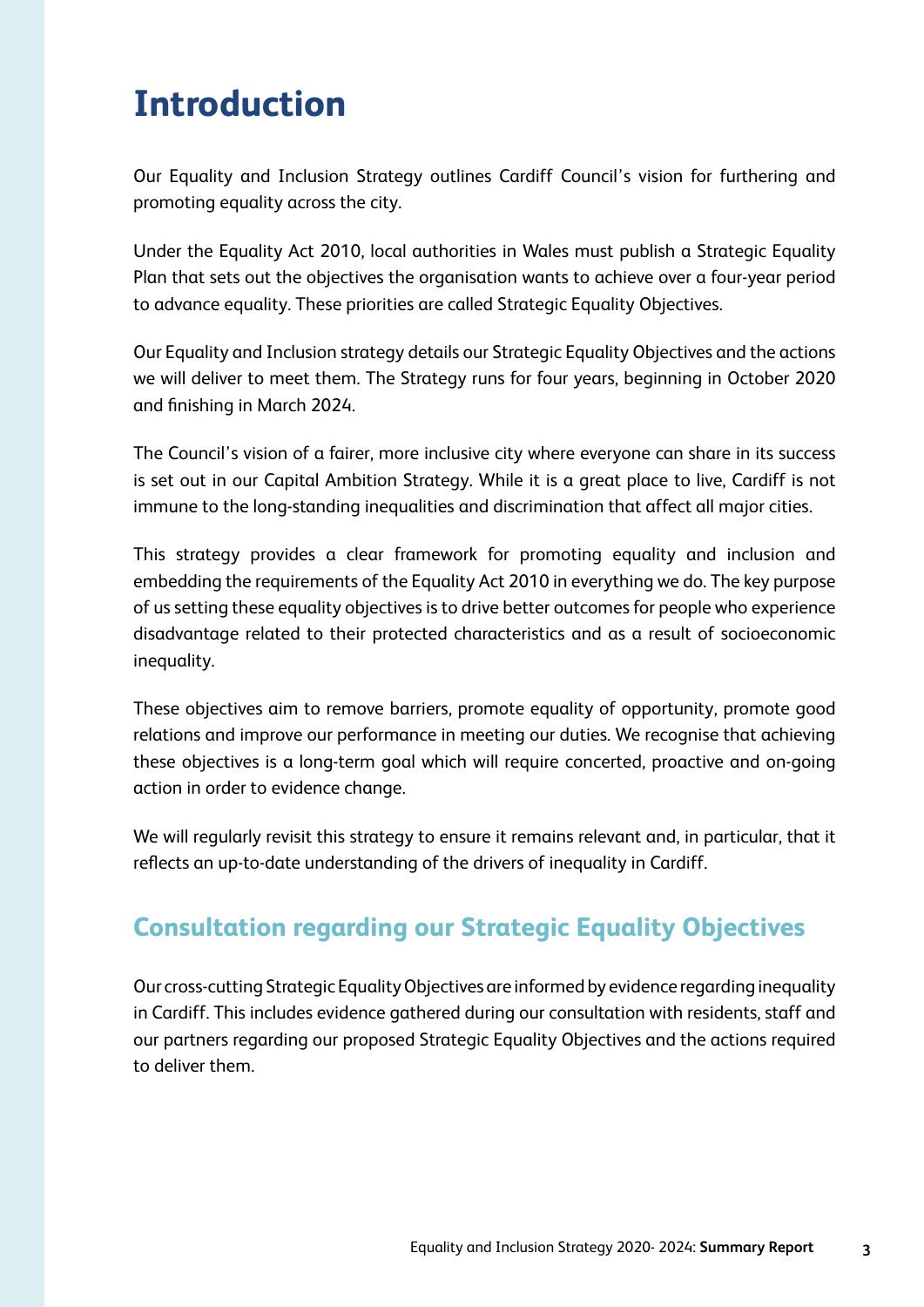### **Our Strategic Equality Objectives 2020-2024**

| <b>Objective</b>                                                                                       | <b>Summary</b>                                                                                                                                                                                                                                                                |
|--------------------------------------------------------------------------------------------------------|-------------------------------------------------------------------------------------------------------------------------------------------------------------------------------------------------------------------------------------------------------------------------------|
| To develop and deliver services<br>$1_{\cdot}$<br>which are responsive to<br>Cardiff's inequality gap. | We will deliver inclusive services and partnerships which<br>actively address inequality and exclusion and enable all<br>of Cardiff's residents to realise their potential and live<br>safely.                                                                                |
| To lead the way on equality<br>2.<br>and inclusion in Wales and<br>beyond.                             | We will demonstrate leadership on equality and inclusion<br>in Wales, holding ourselves to a high standard so others<br>will look to us as a source of good practice.                                                                                                         |
| 3. Cardiff is accessible to<br>everyone who is living, visiting<br>or working in the city.             | We will apply inclusive design principles to create city<br>infrastructure that provides an inclusive and barrier-free<br>environment for our residents and wider region. This will<br>enable everyone to participate equally, confidently and<br>independently in city life. |
| To build an inclusive and<br>4.<br>representative organisation.                                        | We will implement actions to ensure the Council<br>workforce better reflects the diversity of the city we serve,<br>and be a workplace where colleagues feel confident<br>about being themselves at work.                                                                     |

Taken together, these objectives relate to each aspect of the Council's roles as an employer, as a provider of services, as a facilitator of resilient communities and as a leading agency in the city.

Throughout our strategy we explain the links between our Strategic Equality Objectives and overarching Capital Ambition strategy, and our Corporate Plan.

We identify clear actions that will contribute to us achieving our objectives and specify the groups we anticipate will beneft from their delivery.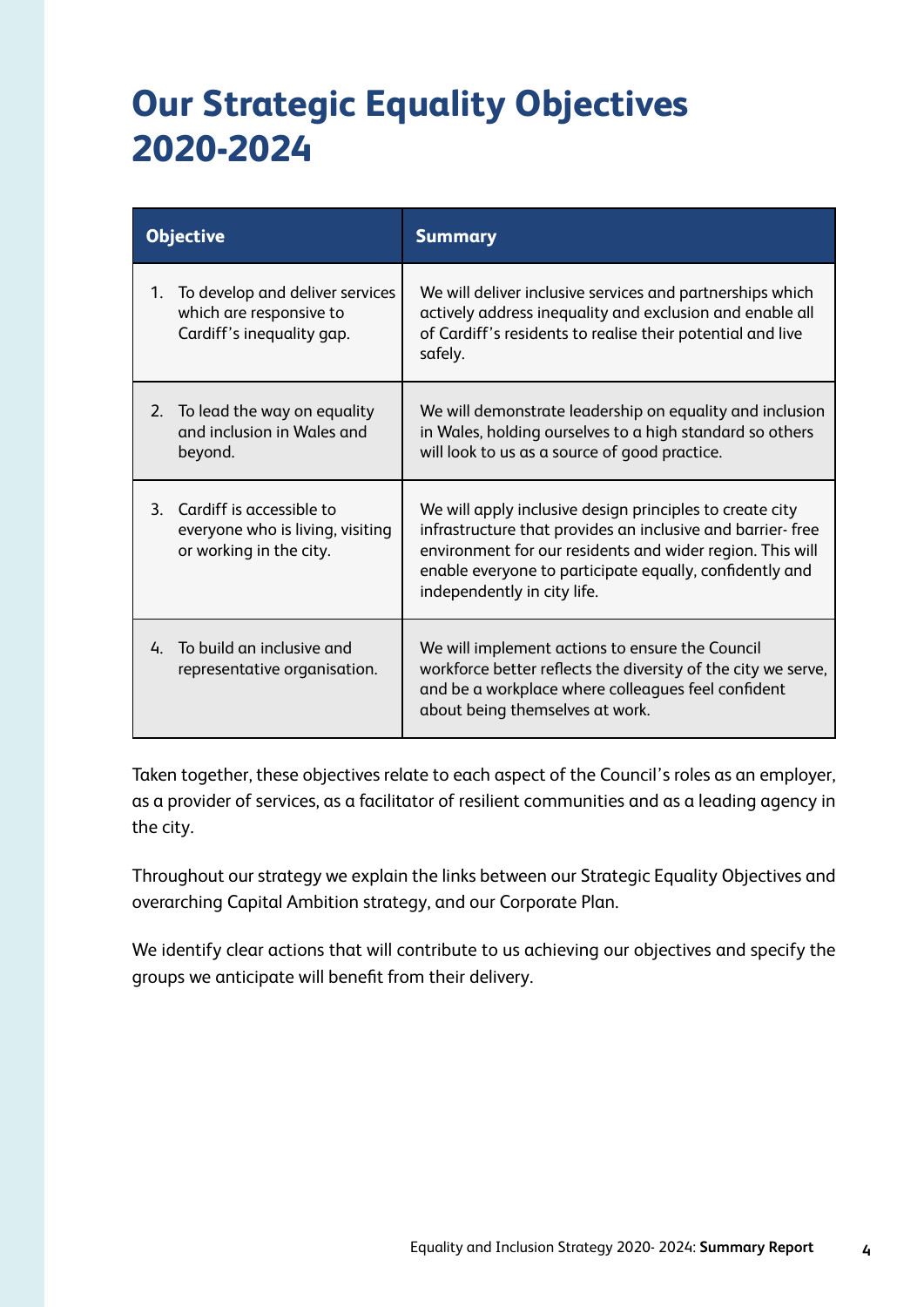# **Objective 1: To develop and deliver services which are responsive to Cardiff's inequality gap**

We will deliver inclusive services and partnerships which actively address inequality and exclusion and enable all of Cardiff's residents to realise their potential and live safely.

|     | <b>What we will do</b>                                                                                                                                                                                 | <b>Particularly relevant</b><br>groups                                                                                              | <b>Links to</b>                                                    |
|-----|--------------------------------------------------------------------------------------------------------------------------------------------------------------------------------------------------------|-------------------------------------------------------------------------------------------------------------------------------------|--------------------------------------------------------------------|
| 1.1 | Increase the delivery of new<br>affordable homes.                                                                                                                                                      | All residents, particularly<br>low income households,<br><b>BAME</b> residents & young<br>people.                                   | <b>Corporate Plan</b>                                              |
| 1.2 | Deliver 2,000 new Council<br>homes, of which at least 1,000<br>will be delivered by May 2022.                                                                                                          | All residents, particularly<br>low income households,<br><b>BAME</b> residents & young<br>people.                                   | <b>Corporate Plan</b>                                              |
| 1.3 | Improve standards in the<br>private rented sector by taking<br>enforcement action against<br>rogue agents and landlords<br>letting and managing<br>properties.                                         | Young people, BAME<br>residents & lower income<br>households                                                                        | <b>Corporate Plan</b>                                              |
| 1.4 | Deliver the Older Persons'<br><b>Housing Strategy to support</b><br>independent living, fully<br>understanding older people's<br>housing needs and better align<br><b>Council and Health Services.</b> | Older people &<br>those with caring<br>responsibilities                                                                             | <b>Corporate Plan</b><br>Older Persons'<br><b>Housing Strategy</b> |
| 1.5 | <b>Deliver the Disabled Facilities</b><br>Grant scheme to support<br>households where there is<br>a disabled person living in<br>the property as their main<br>residence.                              | Disabled people, those<br>who experience physical<br>or mental ill health, older<br>people & those with<br>caring responsibilities. | <b>Disabled</b><br><b>Facilities Grant</b><br>Scheme               |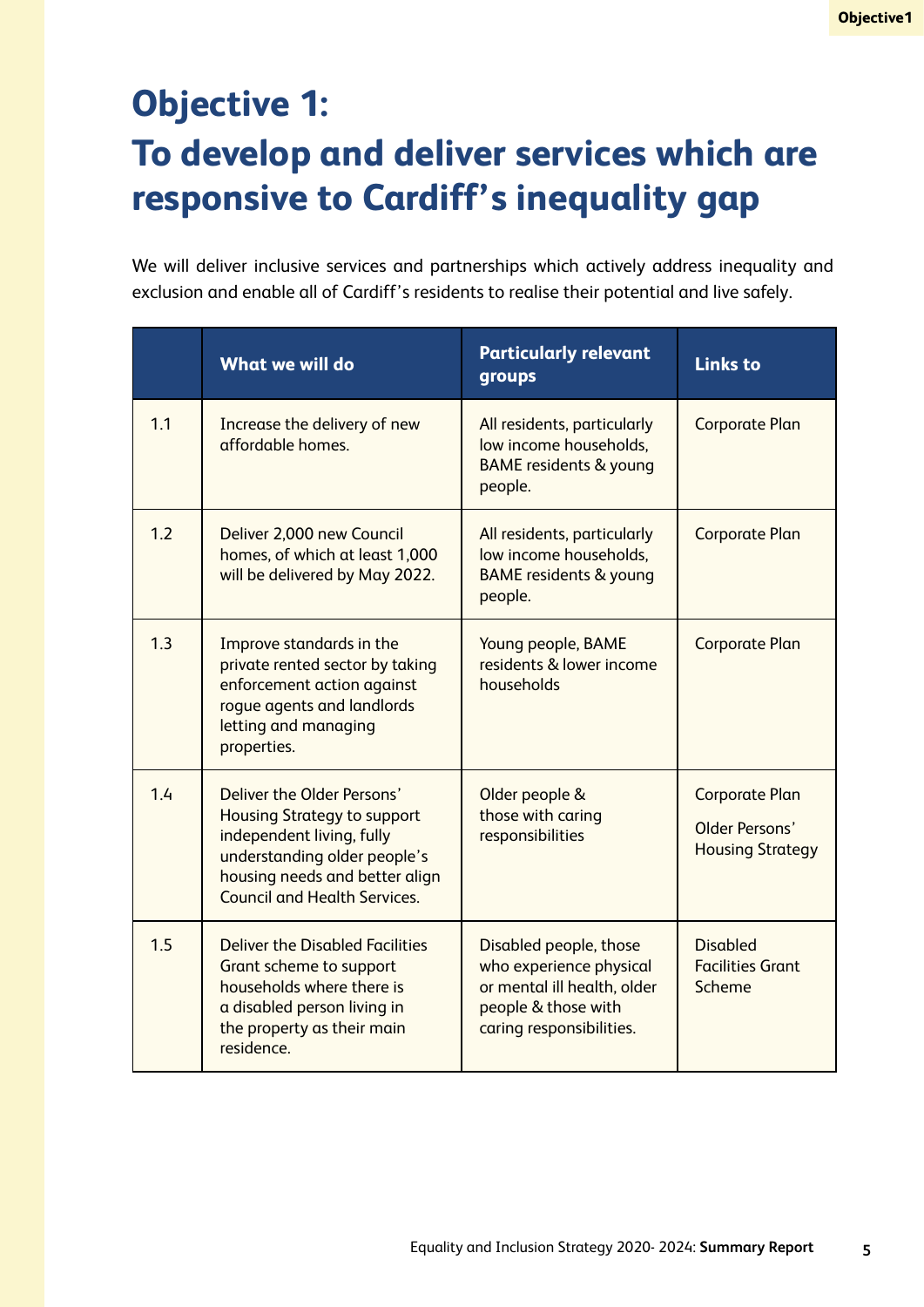| 1.6  | Meet our statutory duties in<br>relation to the accommodation<br>needs of Gypsies and Travellers<br>in Cardiff.                                                                                                          | <b>Gypsies and Travellers.</b>                                                                                                                                                         | <b>Gypsies and</b><br><b>Travellers</b><br>Accommodation<br>Assessment              |
|------|--------------------------------------------------------------------------------------------------------------------------------------------------------------------------------------------------------------------------|----------------------------------------------------------------------------------------------------------------------------------------------------------------------------------------|-------------------------------------------------------------------------------------|
| 1.7  | Deliver the Rough Sleeper<br><b>Strategy and the Homelessness</b><br>Strategy.                                                                                                                                           | Disabled people, people<br>with mental ill health,<br>single people on low<br>incomes, refugees &<br>victims of domestic<br>violence.                                                  | <b>Corporate Plan</b>                                                               |
| 1.8  | Further improve the Into<br>Work Service by continuing to<br>integrate employment support<br>services.                                                                                                                   | Young people, Older<br>people, Disabled<br>People, BAME people,<br>women & lower income<br>households.                                                                                 | <b>Corporate Plan</b>                                                               |
| 1.9  | Develop improved models of<br>alternative education provision<br>for learners who are struggling<br>to manage the demands<br>of a full-time mainstream<br>curriculum.                                                    | Young people, people<br>from low income<br>backgrounds, those who<br>experience physical and/<br>or mental ill health &<br>disabled people.                                            | <b>Corporate Plan</b>                                                               |
| 1.10 | Support young people into<br>education, employment or<br>training by delivering the<br><b>Cardiff Commitment.</b>                                                                                                        | Young people, people<br>from low income<br>backgrounds, BAME<br>residents, disabled<br>residents & women and<br>girls.                                                                 | <b>Corporate Plan</b>                                                               |
| 1.11 | Implement the renewed<br><b>Corporate Parenting Strategy</b><br>Action Plan by March 2023,<br>to improve outcomes and<br>well-being for Looked After<br>Children.                                                        | Young people, Looked<br>After Children and care<br>leavers.                                                                                                                            | <b>Corporate Plan</b><br>Corporate<br>Parenting<br>Strategy &<br><b>Action Plan</b> |
| 1.12 | Improve mental health and<br>emotional well-being for<br>young people by delivering<br>an integrated approach to<br>children and young people's<br>emotional and mental health<br>support across the child's<br>journey. | Young people, those who<br>experience mental ill<br>health, BAME residents,<br>children from low-<br>income families, disabled<br>children, LGBT+ children<br>& Looked After Children. | <b>Corporate Plan</b>                                                               |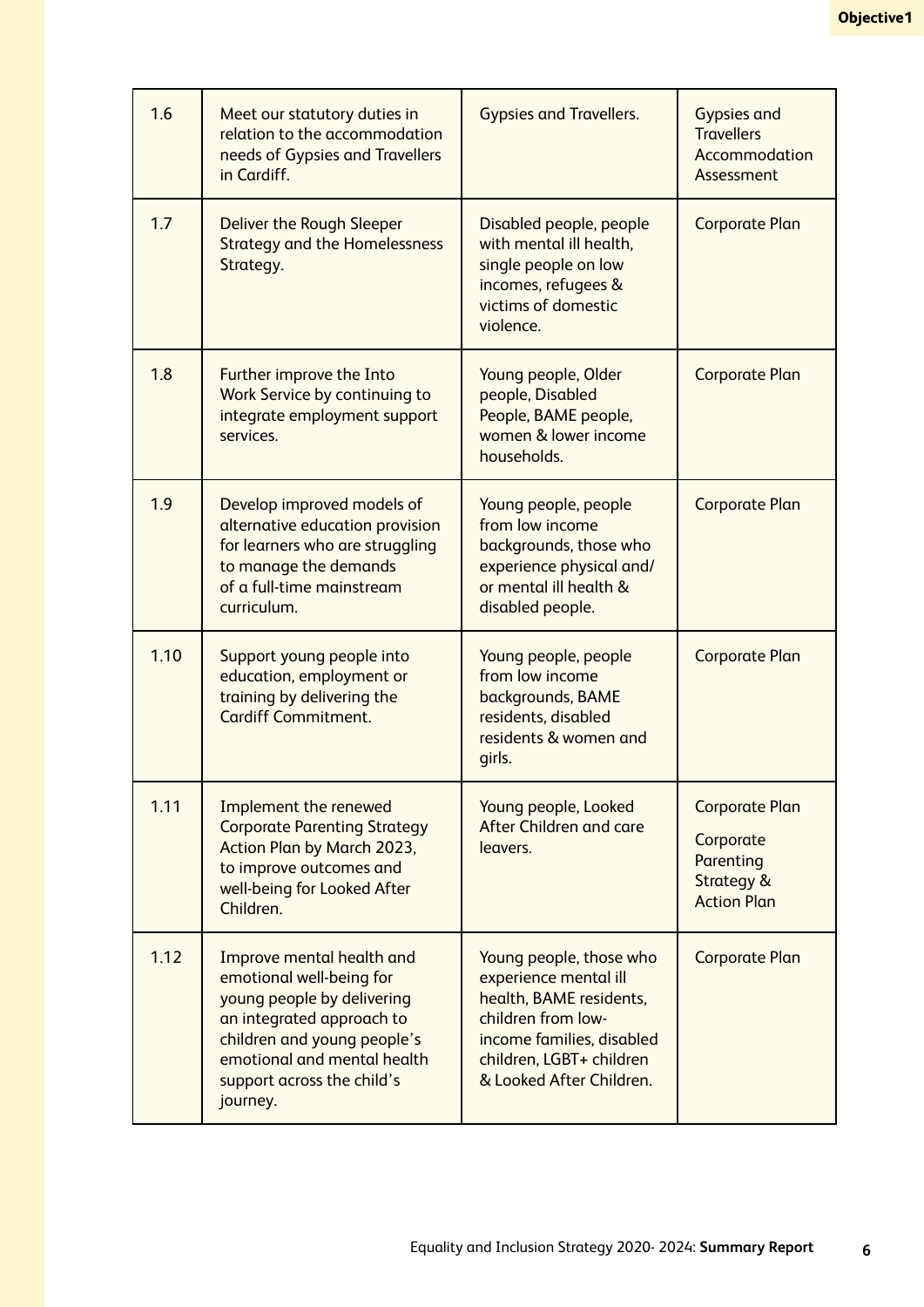| 1.13 | Deliver the All of Our Futures<br><b>Youth Justice Service</b><br>Development Strategy.                                                   | Young people, those who<br>experience mental ill<br>health, BAME residents,<br>children from low-income<br>families, Looked After<br><b>Children &amp; Care Leavers.</b> | All of Our Futures<br>Youth Justice<br>Development<br>Strategy                                                                           |
|------|-------------------------------------------------------------------------------------------------------------------------------------------|--------------------------------------------------------------------------------------------------------------------------------------------------------------------------|------------------------------------------------------------------------------------------------------------------------------------------|
| 1.14 | Deliver the Cardiff & Vale of<br>Glamorgan Violence against<br>Women, Domestic Abuse and<br><b>Sexual Violence Strategy</b><br>2018-2023. | Women & girls, men,<br>those who experience<br>domestic abuse, children<br>& young people.                                                                               | Cardiff & Vale<br>of Glamorgan<br>Violence<br>against Women,<br>Domestic<br>Abuse and<br><b>Sexual Violence</b><br>Strategy<br>2018-2023 |

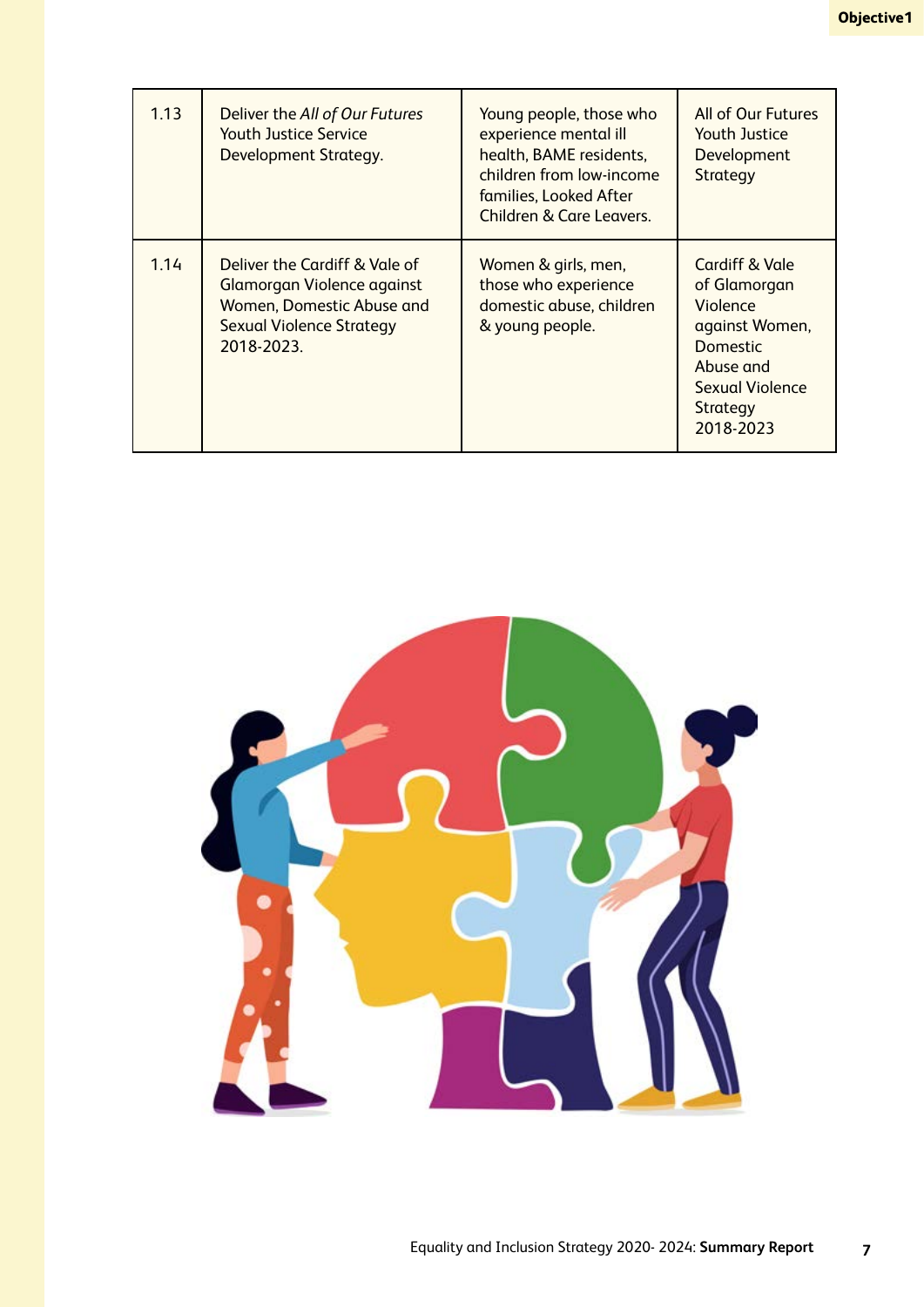# **Objective 2: To lead the way on equality and inclusion in Wales and beyond**

We will demonstrate leadership on equality and inclusion in Wales, holding ourselves to a high standard so others will look to us as a source of good practice. Improving our gathering of service user equality monitoring data and using it to measure our progress.

|     | <b>What we will do</b>                                                                                                                                                                                              | <b>Particularly relevant</b><br>groups                                                                                        | <b>Links to</b>                                                    |
|-----|---------------------------------------------------------------------------------------------------------------------------------------------------------------------------------------------------------------------|-------------------------------------------------------------------------------------------------------------------------------|--------------------------------------------------------------------|
| 2.1 | Establish a Race Equality<br>Taskforce to deliver<br>coordinated action on<br>inequality for Cardiff's Black<br>and Minority Ethnic residents.                                                                      | <b>BAME</b> residents, children<br>and young people & low<br>income households.                                               | Directorate<br>Delivery<br>Plan-Policy &<br>Partnerships           |
| 2.2 | Promote and fulfil children's<br>rights by becoming a Unicef<br>Child Friendly City by 2021.                                                                                                                        | Children and young<br>people.                                                                                                 | Corporate Plan<br><b>Child Friendly</b><br><b>Cardiff Strategy</b> |
| 2.3 | Coordinate activity to deliver<br>the Census 2021 in partnership<br>with the Office for National<br>Statistics, to ensure all<br>residents are counted and their<br>needs understood in future<br>service planning. | All residents but<br>particularly those from<br>low income backgrounds,<br><b>BAME</b> residents, children<br>& young people. | Directorate<br><b>Delivery</b><br>Plan-Policy &<br>Partnerships    |
| 2.4 | Deliver a voter registration<br>campaign for 16-17 year olds<br>and non-UK born residents<br>to maximise participation in<br>the 2021 Welsh Parliament<br>election.                                                 | <b>BAME</b> residents, non-UK<br>born residents, children &<br>young people.                                                  | Directorate<br>Delivery<br>Plan-Policy &<br>Partnerships           |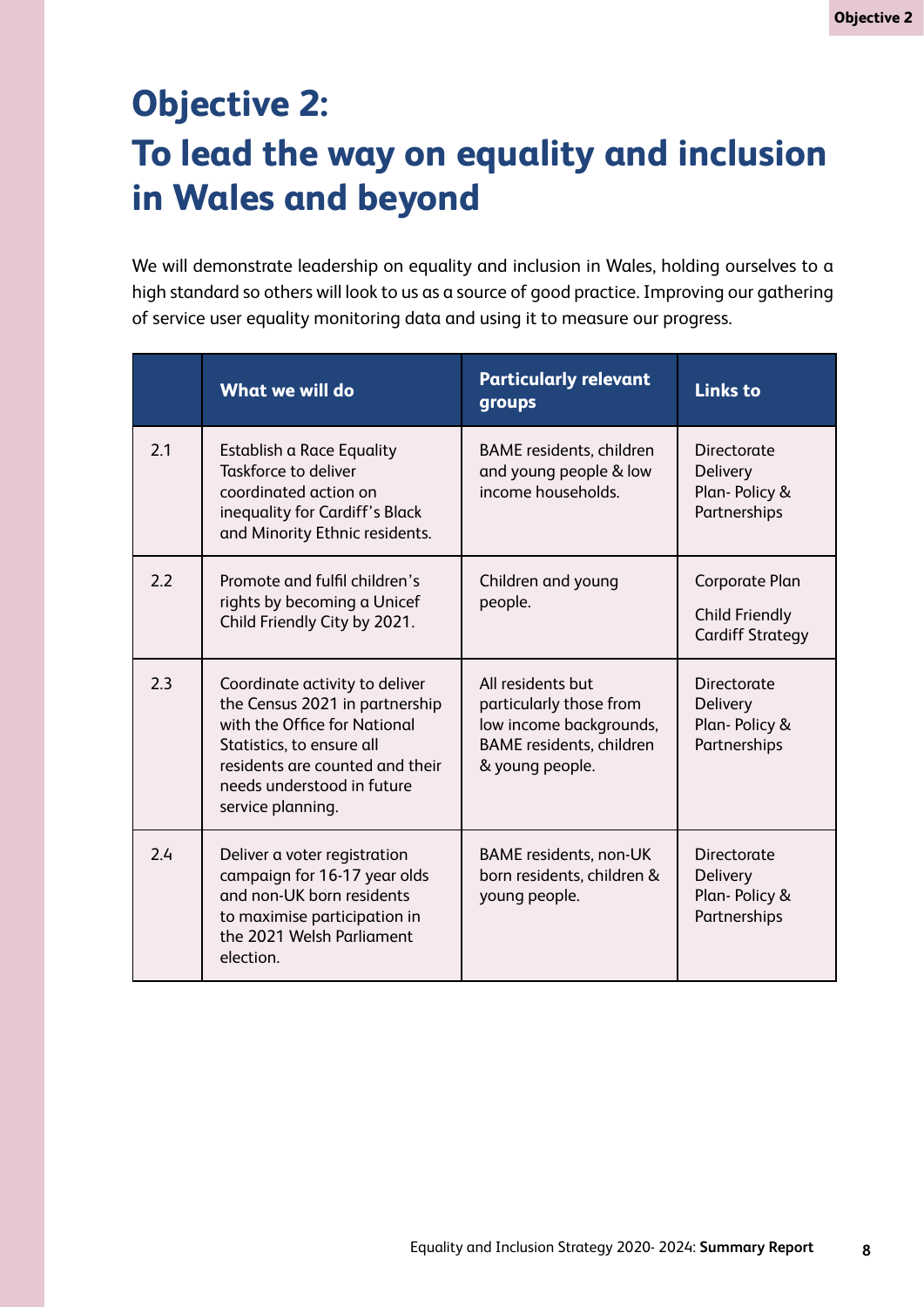| 2.5 | Develop a Citizens<br><b>Engagement Strategy to</b><br>enhance local democratic<br>participation and support<br>engagement with local<br>decision-making.                                                                                                                                                                                                                                                                    | All residents but<br>particularly those from<br>low income backgrounds,<br><b>BAME</b> residents, children<br>& young people.                    | Directorate<br>Delivery<br>Plan-Policy &<br>Partnerships<br>Directorate<br>Delivery<br>Plan-Legal &<br>Governance |
|-----|------------------------------------------------------------------------------------------------------------------------------------------------------------------------------------------------------------------------------------------------------------------------------------------------------------------------------------------------------------------------------------------------------------------------------|--------------------------------------------------------------------------------------------------------------------------------------------------|-------------------------------------------------------------------------------------------------------------------|
| 2.6 | Support participation<br>amongst those with protected<br>characteristics by:<br>Providing information and/<br>or engagement sessions<br>in an accessible format<br>on key issues, taking<br>account of, and mitigating<br>barriers to, participation<br>wherever possible, such<br>as through the provision<br>of information in another<br>language, Braille, audio,<br>large print, easy read, BSL<br>video or plain text. | All protected<br>characteristic groups,<br>particularly those with a<br>disability and speakers<br>of languages other than<br>Welsh and English. | Directorate<br><b>Delivery</b><br>Plan-Policy &<br>Partnerships                                                   |
| 2.7 | Encourage and support<br>organisations to become<br>accredited Living Wage<br>employers.                                                                                                                                                                                                                                                                                                                                     | Low income residents,<br><b>BAME</b> residents, women<br>& disabled residents.                                                                   | Corporate Plan<br><b>Cardiff Living</b><br><b>Wage Action</b><br>Plan                                             |
| 2.8 | Deliver the Welsh<br>Government's Community<br><b>Cohesion Programme.</b>                                                                                                                                                                                                                                                                                                                                                    | All residents.                                                                                                                                   | Corporate Plan<br>Welsh<br>Government<br>Community<br>Cohesion<br>Programme                                       |
| 2.9 | Coordinate Cardiff's response<br>to leaving the European Union<br>by supporting EU nationals to<br>apply to the EU Settlement<br>Scheme and continuing to<br>advocate for migrants' rights.                                                                                                                                                                                                                                  | Non-UK born residents.                                                                                                                           | Directorate<br><b>Delivery</b><br>Plan-Policy &<br>Partnerships                                                   |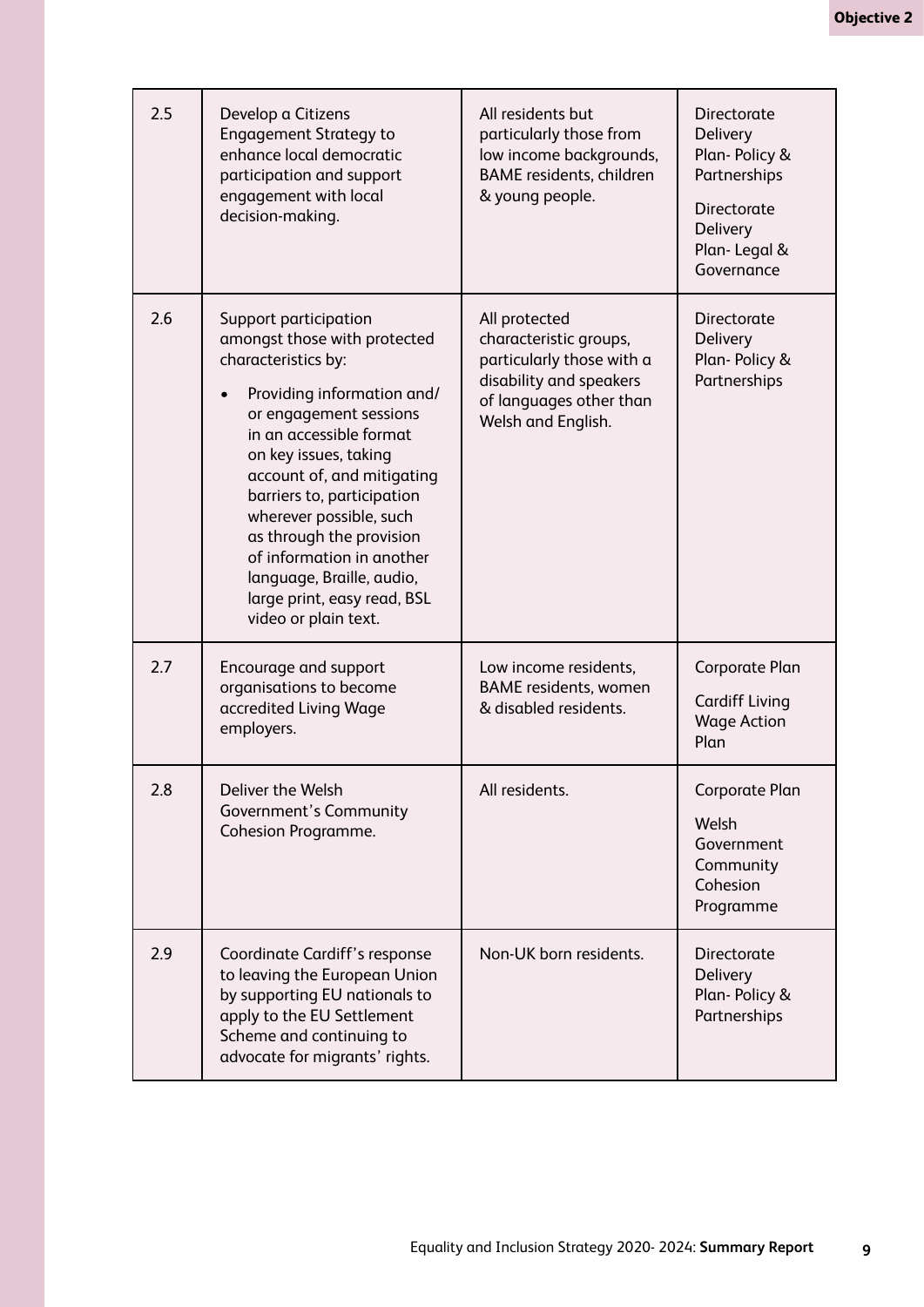| 2.10 | Enhance local expertise and<br>practice regarding supporting<br>migrant communities,<br>including participating in the<br>Inclusive Cities network.                                                | Non-UK born residents.                                           | Directorate<br><b>Delivery</b><br>Plan-Policy &<br>Partnerships |
|------|----------------------------------------------------------------------------------------------------------------------------------------------------------------------------------------------------|------------------------------------------------------------------|-----------------------------------------------------------------|
| 2.11 | Development of an equalities<br>data dashboard available to<br>all staff responsible for policy<br>development & an equalities<br>framework of indicators to<br>measure and monitor our<br>impact. | All protected<br>characteristic groups,<br>those on low incomes. | Directorate<br><b>Delivery</b><br>Plan-Policy &<br>Partnerships |

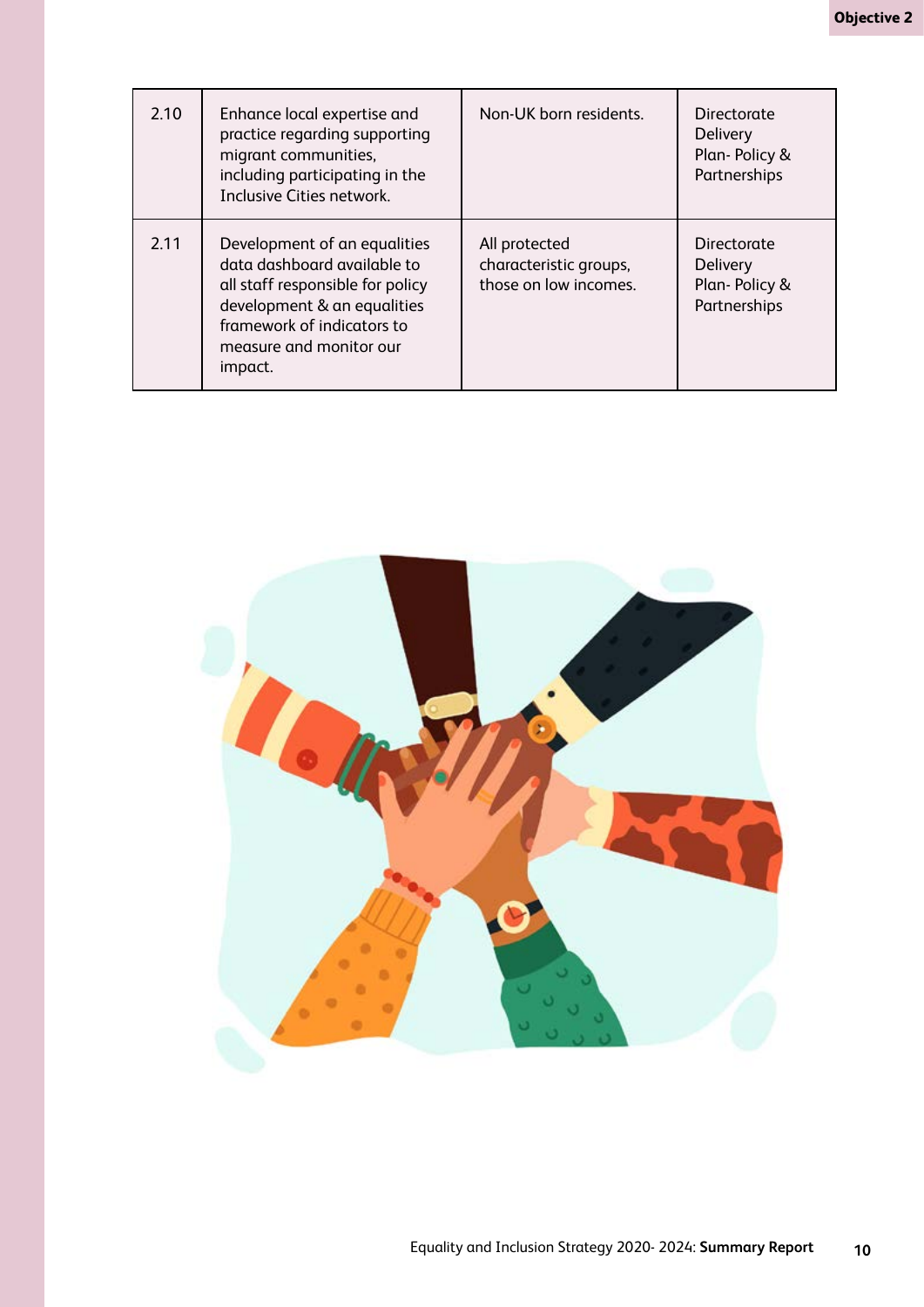# **Objective 3: Cardiff is accessible to everyone who is living, visiting or working in the city**

We will apply inclusive design principles to create city infrastructure that provides an inclusive and barrier free environment for our residents and wider region. This will enable everyone to participate equally, confdently and independently in city life.

|     | <b>What we will do</b>                                                                                                                                                                                                                                                                                                                                                                                                                                                                                                                                        | <b>Particularly relevant</b><br>groups                                                    | <b>Links to</b> |
|-----|---------------------------------------------------------------------------------------------------------------------------------------------------------------------------------------------------------------------------------------------------------------------------------------------------------------------------------------------------------------------------------------------------------------------------------------------------------------------------------------------------------------------------------------------------------------|-------------------------------------------------------------------------------------------|-----------------|
| 3.1 | Support the delivery of high-<br>quality and well-connected<br>communities, as described by<br>the Council's Master Planning<br>Principles, ensuring that:<br>Supporting infrastructure,<br>such as sustainable<br>transport, schools,<br>community facilities and<br>green spaces, are delivered<br>at all new strategic housing<br>developments;<br>New Council housing<br>developments are informed<br>by good design and<br>infrastructure planning;<br>Community infrastructure<br>improvements on strategic<br>sites are communicated to<br>the public. | All residents, those from<br>low income households,<br>disabled people & older<br>people. | Corporate Plan  |
| 3.2 | Work with communities,<br>transport providers and<br>businesses to help regenerate<br>the most deprived parts of<br>Cardiff in a way that supports<br>good growth and opens up<br>opportunities for the most<br>disadvantaged groups.                                                                                                                                                                                                                                                                                                                         | Low income households,<br><b>BAME</b> residents, young<br>people & disabled<br>people.    | Corporate Plan  |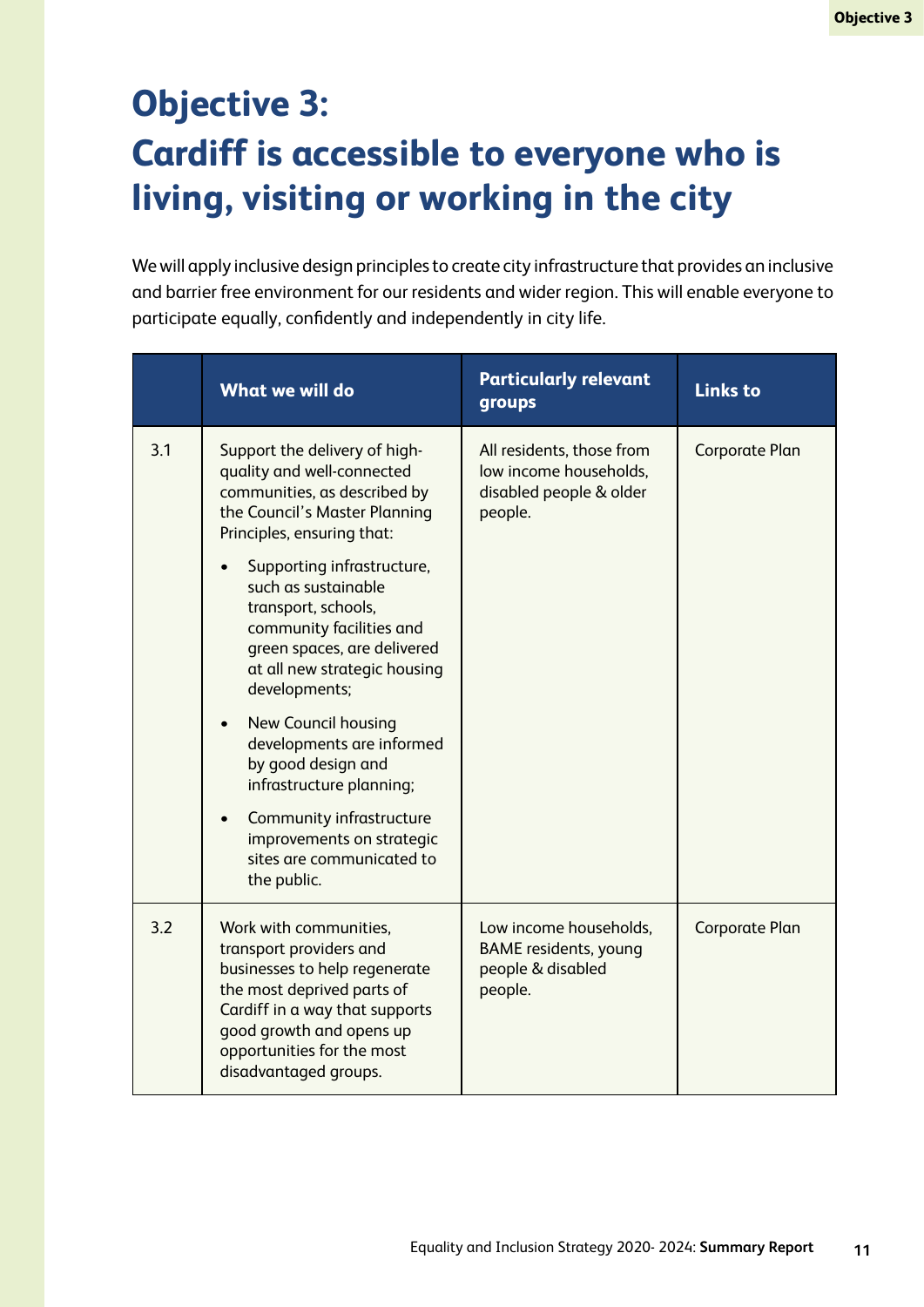| 3.3 | Deliver regular engagement<br>with protected characteristic<br>groups on key policy<br>development issues or any<br>proposed changes to services,<br>including:<br>Providing information<br>regarding Covid-19 public<br>health measures in a range<br>of languages and formats<br>on our website and through<br>our networks;<br>Convening a regular<br>accessibility forum for<br>consultation regarding<br>social distancing measures<br>in public spaces as they<br>reopen during Covid-19.     | Older People, people who<br>experience physical and/<br>or mental ill health.                                                                                                                                     | <b>Directorate</b><br><b>Delivery</b><br>Plan: Policy &<br>Partnerships |
|-----|-----------------------------------------------------------------------------------------------------------------------------------------------------------------------------------------------------------------------------------------------------------------------------------------------------------------------------------------------------------------------------------------------------------------------------------------------------------------------------------------------------|-------------------------------------------------------------------------------------------------------------------------------------------------------------------------------------------------------------------|-------------------------------------------------------------------------|
| 3.4 | Delivering our commitments<br>as a Dementia Friendly City<br>to support those affected to<br>contribute to, and participate<br>in, the life of their community.                                                                                                                                                                                                                                                                                                                                     | Older people, disabled<br>people, those who<br>experience physical or<br>mental ill health.                                                                                                                       | <b>Corporate Plan</b><br>Dementia<br>Strategy<br>2018-2028              |
| 3.5 | Continue to deliver the<br>Community Hubs programme,<br>in collaboration with partners,<br>including:<br>Progressing plans for Youth<br>Hubs in the city centre and<br>Butetown;<br>Working with the<br>University Health Board on<br>the Cardiff Royal Infirmary,<br>Maelfa Hub and other<br>Hubs within the North<br>District;<br>Ensuring people are<br>connected with local<br>service providers and<br>activities in their<br>neighbourhood through<br><b>Community Inclusion</b><br>Officers. | All residents but<br>particularly children<br>and young people, older<br>people, BAME residents,<br>non-UK born residents,<br>those who experience<br>physical or mental ill<br>health and disabled<br>residents. | <b>Corporate Plan</b><br>Hub & Library<br><b>Strategy</b><br>2019-2023  |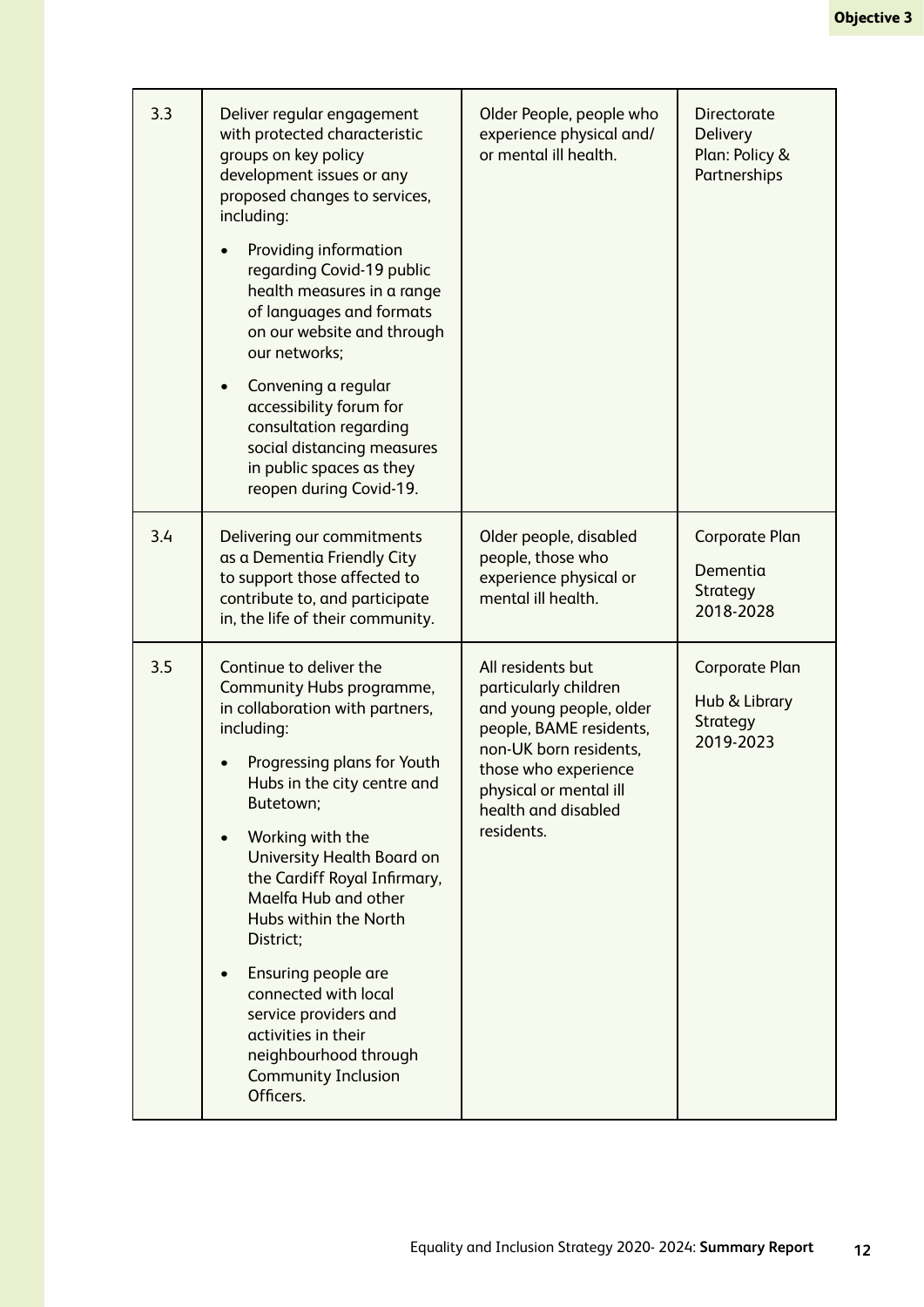| 3.6 | Address social isolation and<br>enhance the quality of life of<br>older people by:<br>Helping to build links<br>between citizens, groups,<br>organisations and private<br>businesses;<br>Bringing young and<br>older people together to<br>provide a platform where<br>skills, experience and<br>understanding can be<br>shared.                                                                                                                                            | Older people, younger<br>people and those who<br>experience mental ill<br>health.                                                                                          | Corporate Plan<br>Hub & Library<br>Strategy<br>2019-2023                                                         |
|-----|-----------------------------------------------------------------------------------------------------------------------------------------------------------------------------------------------------------------------------------------------------------------------------------------------------------------------------------------------------------------------------------------------------------------------------------------------------------------------------|----------------------------------------------------------------------------------------------------------------------------------------------------------------------------|------------------------------------------------------------------------------------------------------------------|
| 3.7 | Ensure good air quality by<br>implementing and evaluating<br>the Clean Air Plan and Wider<br>Clean Air Strategy measures to<br>ensure a continued reduction<br>of Nitrogen Dioxide (NO2)<br>concentrations is achieved<br>across the city.                                                                                                                                                                                                                                  | BAME groups, low-<br>income households,<br>children and young<br>people, older people,<br>disabled people & people<br>who experience physical<br>and/or mental ill health. | Clean Air<br>Strategy<br><b>Clean Air Plan</b><br>Corporate Plan<br><b>One Planet</b><br><b>Cardiff Strategy</b> |
| 3.8 | <b>Enhance local policy</b><br>development by providing:<br>A programme of Equality<br><b>Impact Assessment</b><br>Training which is available<br>to all staff;<br>The development of<br>an Equalities in Policy<br>Development course;<br>The production of<br>high quality guidance<br>on the completion<br>of Equality Impact<br>Assessments, including the<br>socioeconomic duty; &<br>The delivery of a corporate<br>equalities advice service to<br>all directorates. | All residents but<br>particularly those from<br>low income backgrounds<br>and those with one<br>or more protected<br>characteristic                                        | Directorate<br><b>Delivery</b><br>Plan: Policy &<br>Partnerships                                                 |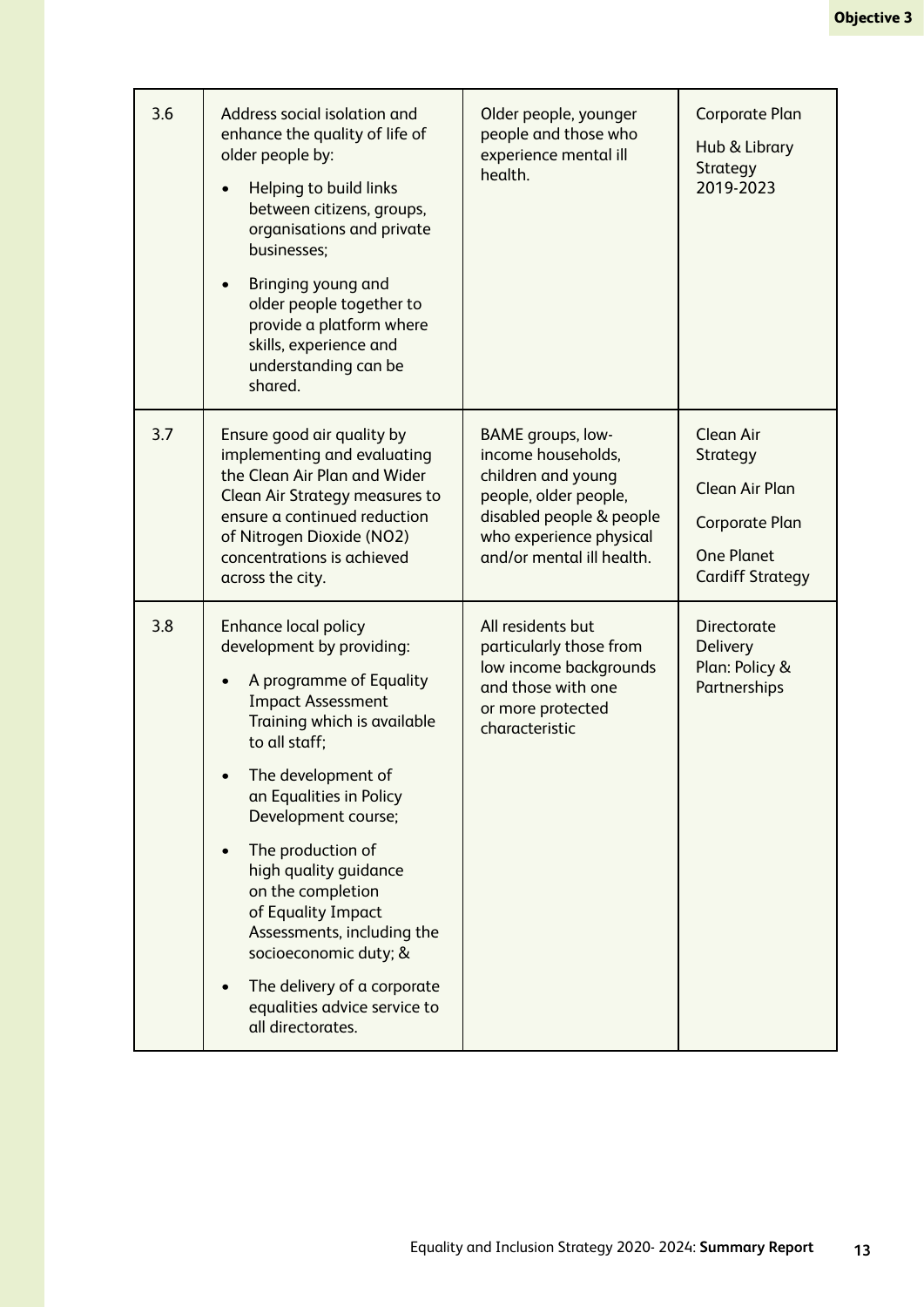# **Objective 4: To build an inclusive and representative organisation**

We will implement actions to ensure the council workforce better reflects the diversity of the city we serve, and be a workplace where colleagues feel confdent about being themselves at work.

|     | <b>What we will do</b>                                                                                                                                                                                        | <b>Particularly relevant</b><br>groups                                                                                     | <b>Links to</b>                                      |
|-----|---------------------------------------------------------------------------------------------------------------------------------------------------------------------------------------------------------------|----------------------------------------------------------------------------------------------------------------------------|------------------------------------------------------|
| 4.1 | Reduce sickness absence rates<br>by:<br>Continuing to supporting<br>$\bullet$<br>staff well-being,<br>particularly through<br>providing additional<br>support for staff suffering<br>with poor mental health; | All Council Staff, those<br>who experience physical<br>or mental ill health,<br>those with disabilities &<br>older people. | Corporate Plan<br>Workforce<br>Strategy<br>2018-2021 |
|     | Strengthening<br>management practice<br>across all directorates,<br>with a focus on reducing<br>long-term sickness absence<br>rates.                                                                          |                                                                                                                            |                                                      |
| 4.2 | Promote positive messaging<br>regarding the collection of<br>equality data to our workforce,<br>to reduce the level of<br>unrecorded equalities data in<br>relation to our staff.                             | All Council staff and<br>residents but particularly<br>those with one or more<br>protected characteristic.                 | Workforce<br>Strategy<br>2018-2021                   |
| 4.3 | Use equality monitoring data<br>to provide directorate-level<br>analysis of workforce diversity.                                                                                                              | All Council staff.                                                                                                         | Workforce<br>Strategy<br>2018-2021                   |
| 4.4 | Review our gender and<br>ethnicity pay gaps and publish<br>our findings.                                                                                                                                      | All Council staff, BAME<br>staff & women.                                                                                  | Workforce<br>Strategy<br>2018-2021                   |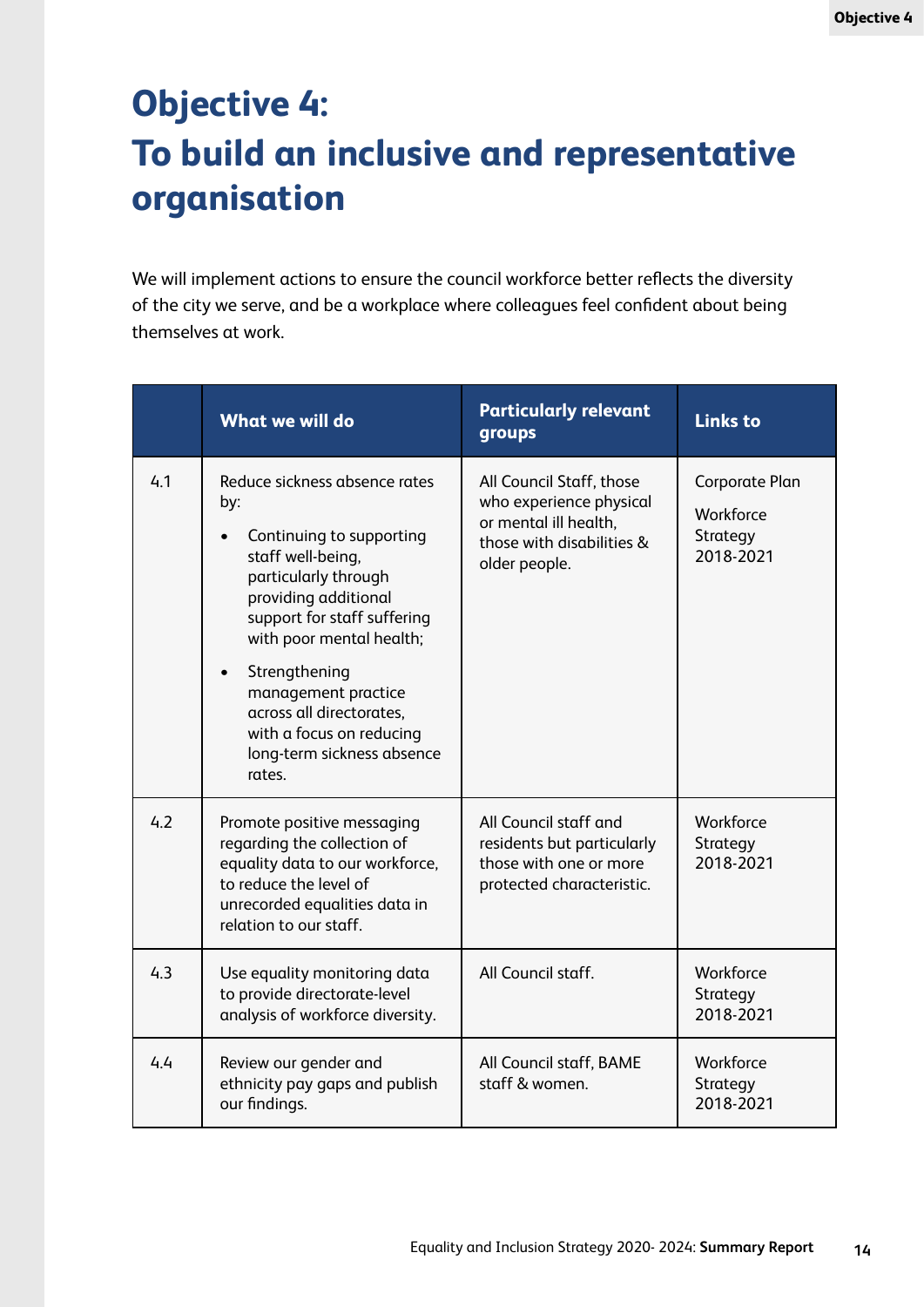| 4.5  | Support and collaborate with<br>our five staff groups including<br>the BAME, Carers, LGBT,<br>Disability and Women's staff<br>networks, ensuring that these<br>networks have opportunities<br>to provide updates to elected<br>members and trade unions<br>through Works Council. | BAME residents, carers,<br>LGBT residents, those<br>with disabilities, those<br>who experience physical<br>or mental ill health &<br>women. | Workforce<br>Strategy<br>2018-2021 |
|------|-----------------------------------------------------------------------------------------------------------------------------------------------------------------------------------------------------------------------------------------------------------------------------------|---------------------------------------------------------------------------------------------------------------------------------------------|------------------------------------|
| 4.6  | <b>Equality Awareness training</b><br>is made available to all hiring<br>managers across the council.                                                                                                                                                                             | All Council staff and<br>residents.                                                                                                         | Workforce<br>Strategy<br>2018-2021 |
| 4.7  | Employ recruitment methods<br>which seek to eliminate<br>unconscious bias as far as<br>possible, including name-<br>blind shortlisting and diverse<br>interview panels wherever<br>possible.                                                                                      | All Council staff and<br>residents.                                                                                                         | Workforce<br>Strategy<br>2018-2021 |
| 4.8  | Work with schools and colleges<br>in Cardiff to promote the<br>council as an employer to<br>young people.                                                                                                                                                                         | Young people.                                                                                                                               | Workforce<br>Strategy<br>2018-2021 |
| 4.9  | Deliver our commitments<br>under the BITC Race at Work<br>Charter                                                                                                                                                                                                                 | <b>BAME</b> staff and<br>residents.                                                                                                         | Workforce<br>Strategy<br>2018-2021 |
| 4.10 | Deliver our Disability Confident<br>commitments and complete<br>a self-assessment against the<br>Disability Confident scheme in<br>2020.                                                                                                                                          | Disabled residents.                                                                                                                         | Workforce<br>Strategy<br>2018-2021 |
| 4.11 | Benchmark our work to<br>advance LGBT equality against<br>the Stonewall Workplace<br><b>Equality Index.</b>                                                                                                                                                                       | LGBT staff and residents.                                                                                                                   | Workforce<br>Strategy<br>2018-2021 |
| 4.12 | <b>High quality Equalities</b><br>Awareness training to be<br>available to all staff, including<br>content on unconscious bias,<br>and regularly revised to include<br>current equalities issues.                                                                                 | All Council staff.                                                                                                                          | Workforce<br>Strategy<br>2018-2021 |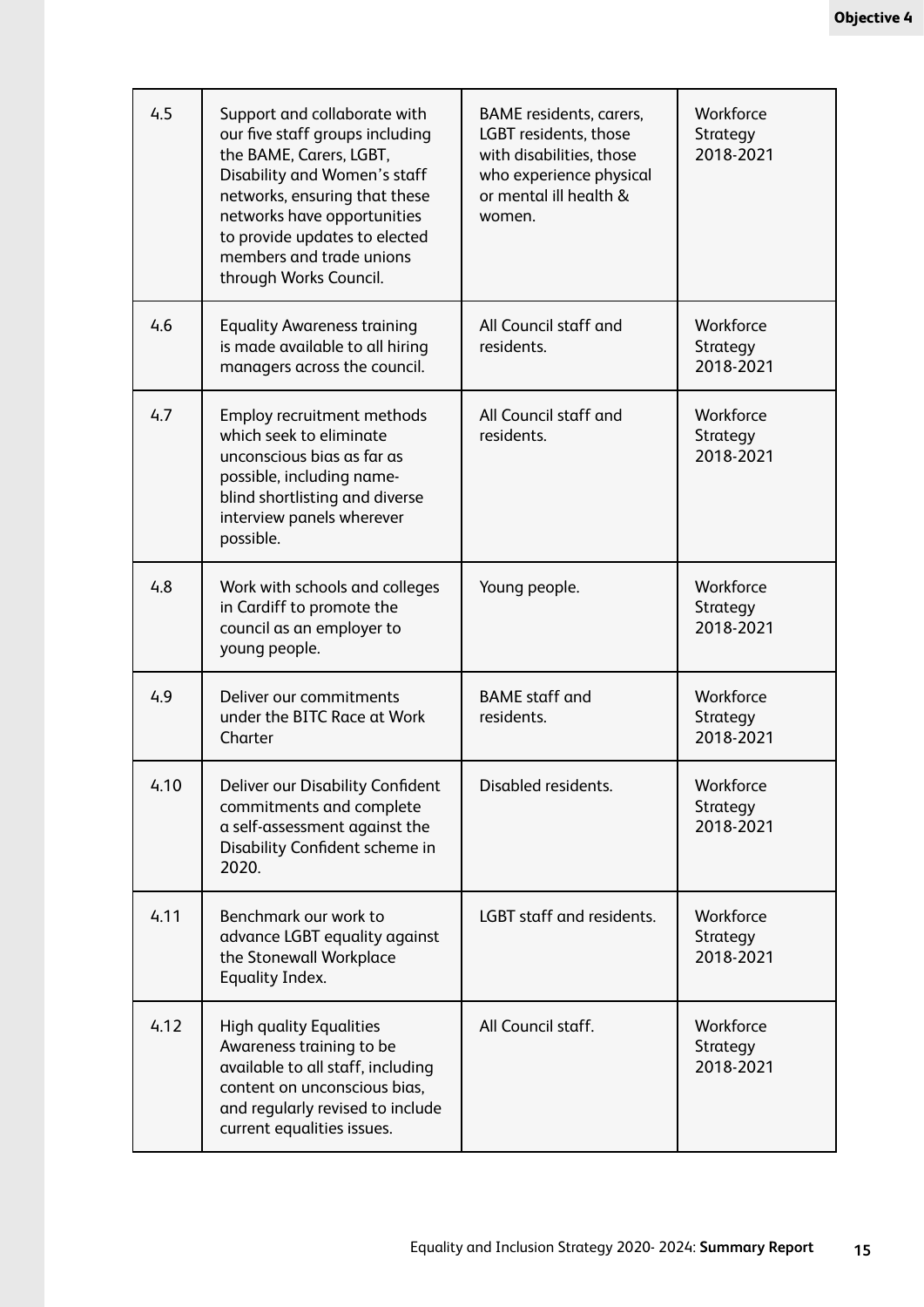| 4.13 | Continue to support the<br><b>Foundational Economy</b><br>through our Socially<br>Responsible Procurement<br>Policy, ensuring that local<br>people and communities<br>benefit from the money that<br>the Council spends on goods<br>and services and working with<br>partners to explore how we can<br>further promote opportunities<br>for Social Enterprises in Cardiff. | Those from low income<br>households, those<br>who experience long<br>term unemployment,<br>those who are<br>underrepresented in the<br>local economy. | Corporate Plan<br>Socially<br>Responsible<br>Procurement<br>Policy     |
|------|----------------------------------------------------------------------------------------------------------------------------------------------------------------------------------------------------------------------------------------------------------------------------------------------------------------------------------------------------------------------------|-------------------------------------------------------------------------------------------------------------------------------------------------------|------------------------------------------------------------------------|
| 4.14 | Contribute to the development<br>of the Wales-Wide Community<br>Benefit Measures (TOMs) and<br>build the resulting framework<br>into our tenders over £1<br>million, reporting delivery<br>against the framework through<br>the Social Value Portal.                                                                                                                       | Those from low income<br>households, those<br>who experience long<br>term unemployment,<br>those who are<br>underrepresented in the<br>local economy. | Socially<br>Responsible<br>Procurement<br>Policy                       |
| 4.15 | Continue to ensure that the<br>Council's Modern Slavery<br>Statement is updated on an<br>annual basis and delivery<br>monitored and reported.                                                                                                                                                                                                                              | Victims of modern<br>slavery & those on low<br>incomes.                                                                                               | Commissioning<br>and Procurement<br>Department<br><b>Delivery Plan</b> |
| 4.16 | Visibly support key equality<br>campaigns throughout the<br>year; for example, Pride and<br>White Ribbon Day.                                                                                                                                                                                                                                                              | All Council staff.                                                                                                                                    | Policy &<br>Partnerships<br>Directorate<br><b>Delivery Plan</b>        |
| 4.17 | Ensure information about<br>these equality objectives<br>and progress towards them<br>is regularly communicated<br>to colleagues following the<br>production of our annual<br>report against this strategy.                                                                                                                                                                | All Council staff.                                                                                                                                    | Policy &<br>Partnerships<br>Directorate<br><b>Delivery Plan</b>        |